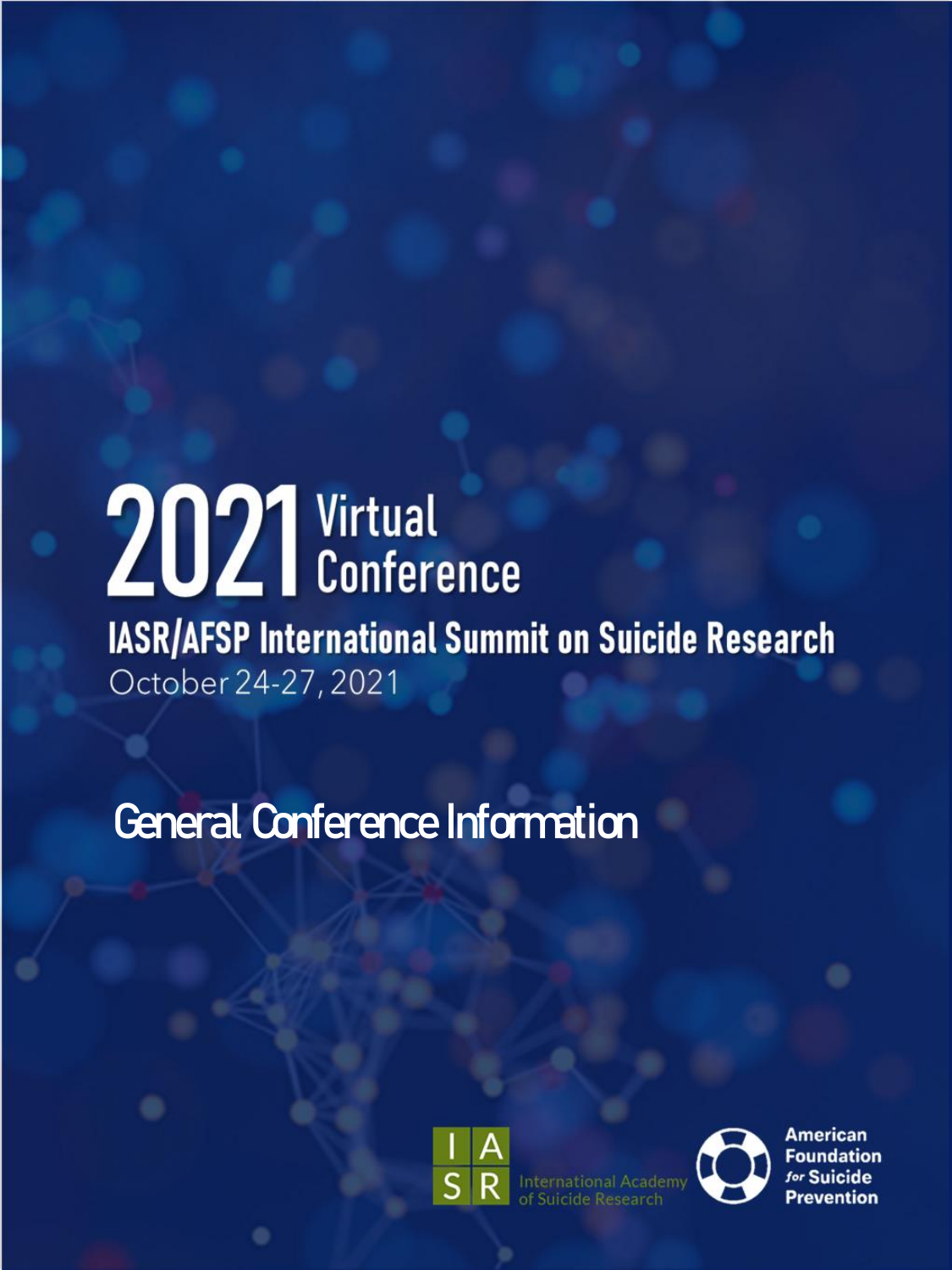#### Dear Colleagues,

It is our great pleasure to welcome you to *2021 International Summit on Suicide Research* sponsored by the International Academy of Suicide Research (IASR) and the American Foundation for Suicide Prevention (AFSP) to be held virtually. The theme for the 2021 Summit is *Suicide Research and Prevention Without Borders.* We have planned the meeting so that it provides a forum for all investigators working in suicide research to present their latest data, exchange new ideas, and discuss ongoing developments. To this, we bring together the best investigators working in diverse areas of research on suicidal behavior, from molecular geneticists to epidemiologists and interventions researchers, seeking to generate new interdisciplinary conversations that can evolve into approaches to better understand suicidal behavior, how to detect those at risk and to prevent it. It is our hope that each participant will come away from this meeting energized with an appreciation of the breadth and depth of the work being conducted in our field. Many special features of the meeting are designed to mentor, support and educate young investigators who are the future of our research endeavors.

This year's meeting includes plenaries, oral presentations, and posters covering a breadth of topics and has **participation from over 33 countries**. We have nothing less than the best scientific program of any conference related to suicide on the planet. This is the core of our meeting. You will find the program to be both the best research, the most important research topics and diverse in scope. We sought to engage younger and older investigators in giving talks, to be inclusive in terms of gender and sex and race and ethnicity.

We are particularly pleased to present to you two virtual poster sessions, which will take place on Monday at 1:00 PM EDT and Tuesday at 1:45 PM EDT. Attendees will be able to view the virtual posters, hear audio presentations, engage in the discussion forums, and in most cases, speak directly with the poster presenters during the poster hour via teleconference. We believe that these events should be both informative and entertaining, and we encourage all meeting participants to attend and interact with the poster presenters, as well as meet with other colleagues.

In addition to housing the full virtual conference agenda with speaker information, abstracts, and recordings, the platform also offers an attendee lounge, job board, discussion forum boards, and an attendee chat feature for a high level of attendee engagement and interaction.

This conference would not be taking place without the efforts of many individuals. In particular, the Organizing Committee would like to thank Kelly Phy and Kara Moeller of Parthenon Management Group, as well as our Scientific Program and Advisory Committees for their continual, invaluable work in all aspects of the planning and preparation of the meeting. We also want to acknowledge the support of AFSP and the strong partnership between IASR and AFSP that has been building since 2013.

Although we are disappointed not to be with you in person, we are thankful that the technology exists to allow us to continue to share ideas and discourse on such an important topic during these uncertain times. If there is anything we can do to make your meeting experience a more productive and enjoyable one, please let us know.

Sincerely,



**J. John Mann, M.D.** Columbia University and New York State Psychiatric Institute United States 2021 Summit Co-Chair



**Ping Qin, M.D., Ph.D.** National Centre for Suicide Research and Prevention, University of Oslo Norway 2021 Summit Co-Chair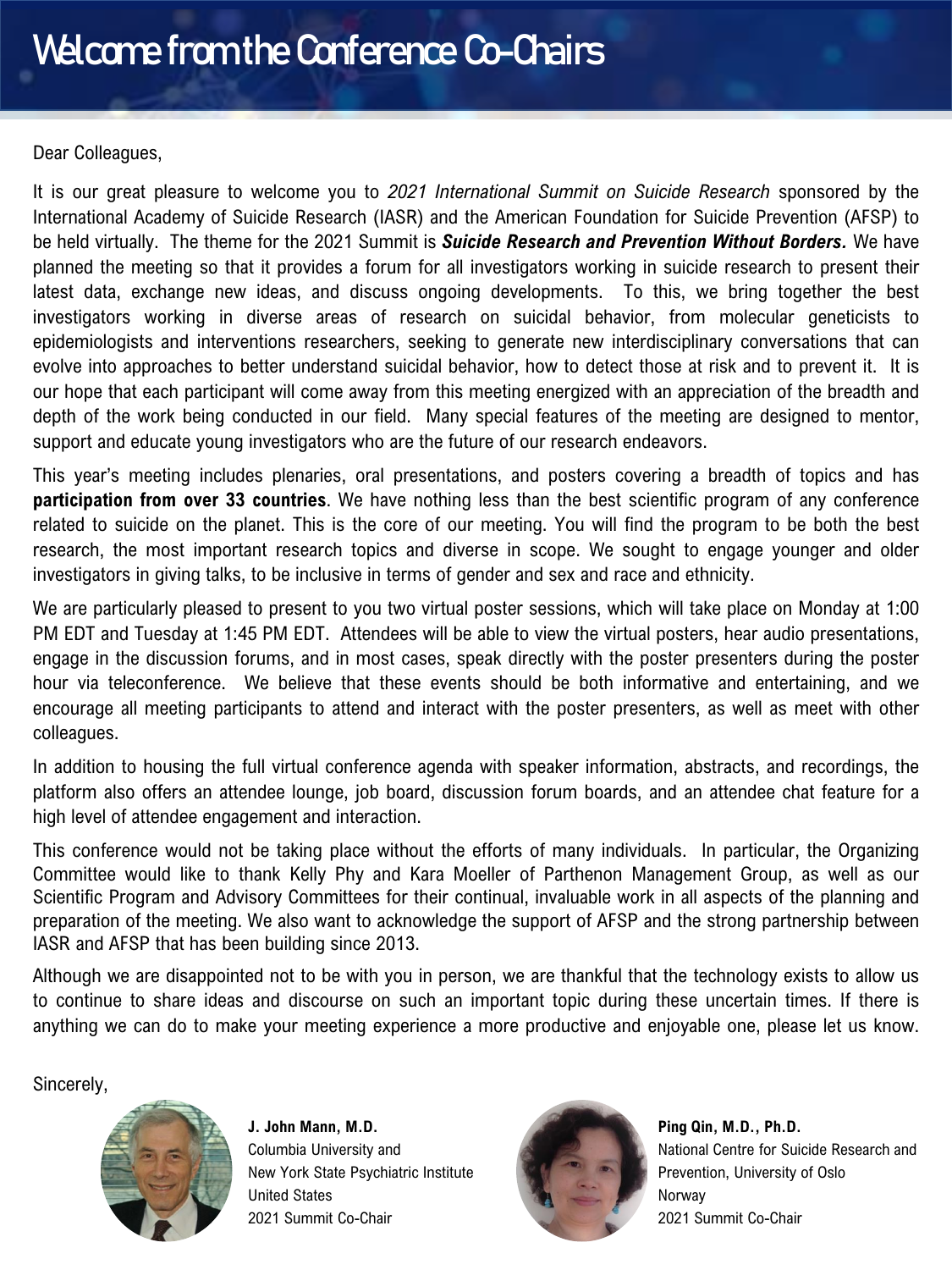## *2021 IASR/AFSP International Summit on Suicide Research*

#### *Suicide Research and Prevention Without Borders October 24-27, 2021 │ Virtual Conference*

#### **PROGRAM DESCRIPTION**

This meeting will bring together suicide researchers studying topics ranging from neurobiology, epidemiology and genetics to assessment, intervention and prevention. All suicide researchers and those interested in learning about the most cutting-edge evidence are invited to attend and take advantage of this excellent opportunity to network and interact. In addition to plenary sessions with preeminent suicide researchers and symposia, the meeting will include a mentoring program, poster sessions, and workshops addressing methodological issues particular to suicide research. Workshops will cover topics such as assessment of suicidal behavior and risk, strategies for research on low base rate outcomes, use of technology and proxy measures, approaches to facilitate inclusion of underrepresented populations, study design options that produce robust and reliable results, and guidance for the safe inclusion of individuals at high-risk for suicidal behavior.

#### **LEARNING OBJECTIVES**

After participating in this live event:

- Participants will be able to articulate the key findings in the development of preventive, intervention, and implementation strategies and how to incorporate translational research strategies into preventive, intervention, and implementation research on suicide.
- Participants will be able to describe methodological and ethical challenges in research design for studies where the outcome of interest is suicidal ideation and behavior.
- Participants will be able to enumerate the most recent neurobiological, genetic, psychological and social evidence related to suicidal behavior.

#### **TARGET AUDIENCE**

The target audience for this event is professionals that conduct research or treat patients in the field of suicidology or other related fields.

#### **CONTINUING EDUCATION**

Visit the CME Center in the Virtual Conference Hall for complete continuing education information!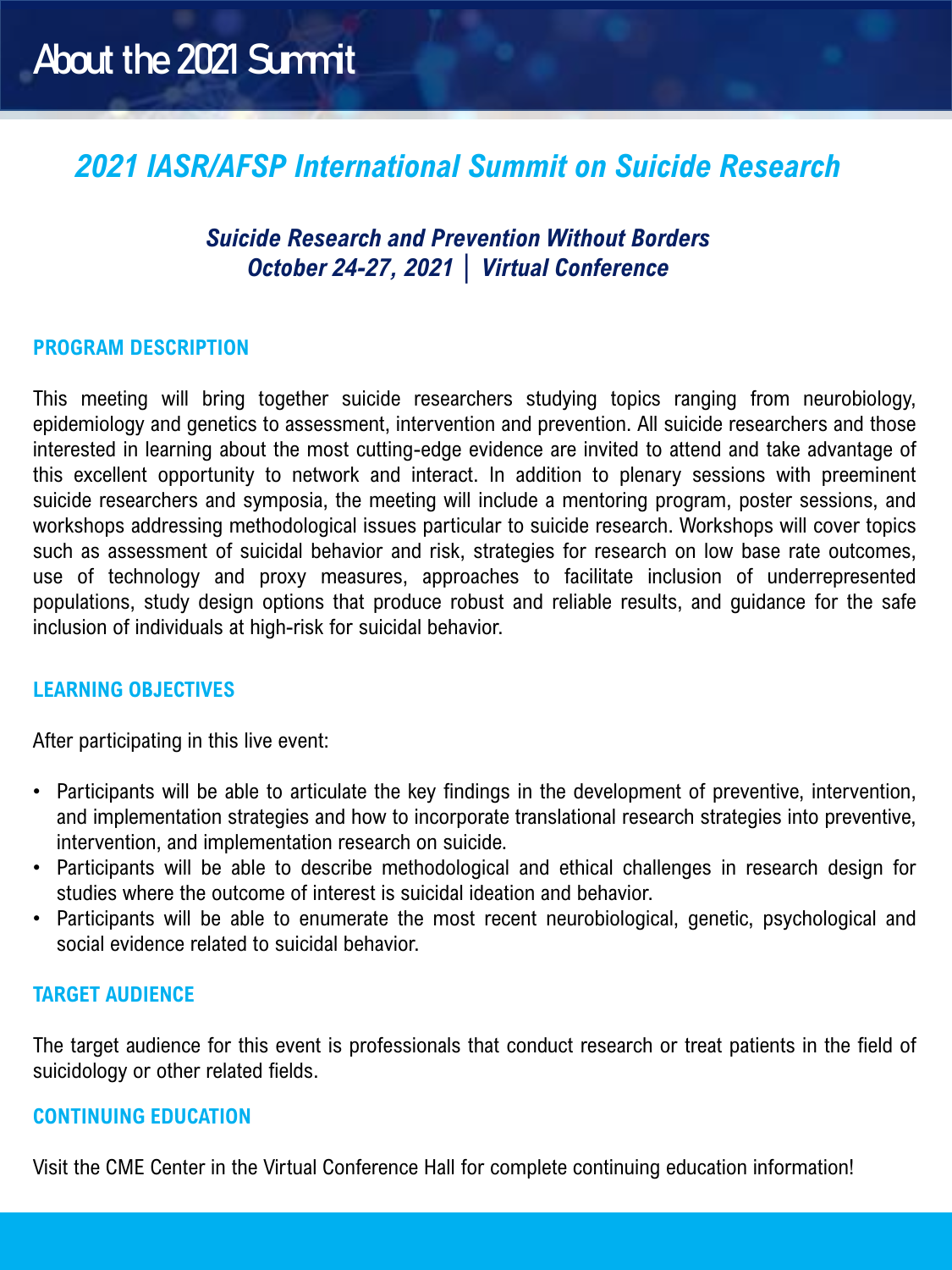## About the Organizers



The International Academy for Suicide Research is an organization that promotes high standards of research and scholarship in the field of suicidal behaviour by fostering communication and co-operation among scholars engaged in such research.

The Academy's official publication is the *Archives of Suicide Research*. This is a peer-reviewed journal published by Taylor & Francis.

The Academy holds annual scientific and business meetings. These have been held in conjunction with conferences such as the International Association for Suicide Prevention, the European Symposium on Suicide and Suicidal Behaviour, and the American Association of Suicidology.

For more information, please visit: <http://www.suicide-research.org/> or visit their virtual information table in the virtual conference hall.



#### **American Foundation** for Suicide **Prevention**

Established in 1987, the American Foundation for Suicide Prevention (AFSP) is a voluntary health organization that gives those affected by suicide a nationwide community empowered by research, education and advocacy to take action against this leading cause of death.

AFSP is dedicated to saving lives and bringing hope to those affected by suicide. AFSP creates a culture that's smart about mental health by engaging in the following core strategies:

- Funding scientific research
- Developing public education
- Advocating for public policies in mental health and suicide prevention
- Supporting survivors of suicide loss and those affected by suicide in our mission

Led by CEO Robert Gebbia and headquartered in New York, and with a public policy office in Washington, D.C., AFSP has local chapters in all 50 states with programs and events nationwide. Learn more about AFSP in its latest Annual Report, and join the conversation on suicide prevention by following AFSP on [Facebook,](https://www.facebook.com/AFSPnational) [Twitter,](https://twitter.com/afspnational) [Instagram](https://www.instagram.com/afspnational/), and You [Tube.](https://www.youtube.com/user/AFSPNational)

For more information, please visit: <https://www.afsp.org/> or visit their virtual information table in the conference hall.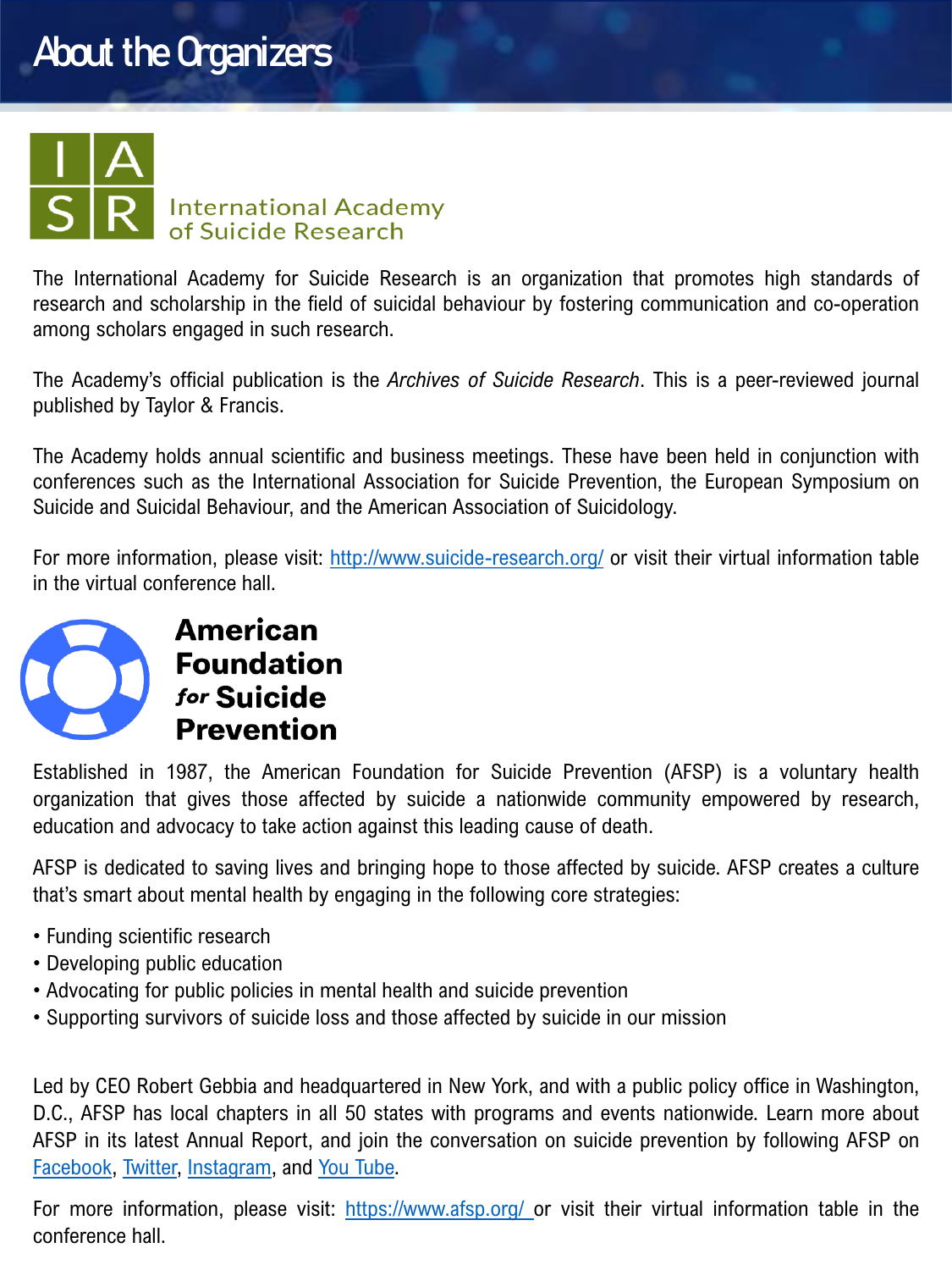# Thank You! to our valued sponsors

The Summit would like to acknowledge the generosity of the following companies whose corporate support has contributed to the overall quality of this meeting:

## **GOLD LEVEL SPONSORSHIP:**



The Summit would like to acknowledge the generosity of the following companies unrestricted educational grants has contributed to the overall quality of this meeting:

Sunovion Pharmaceuticals, Inc.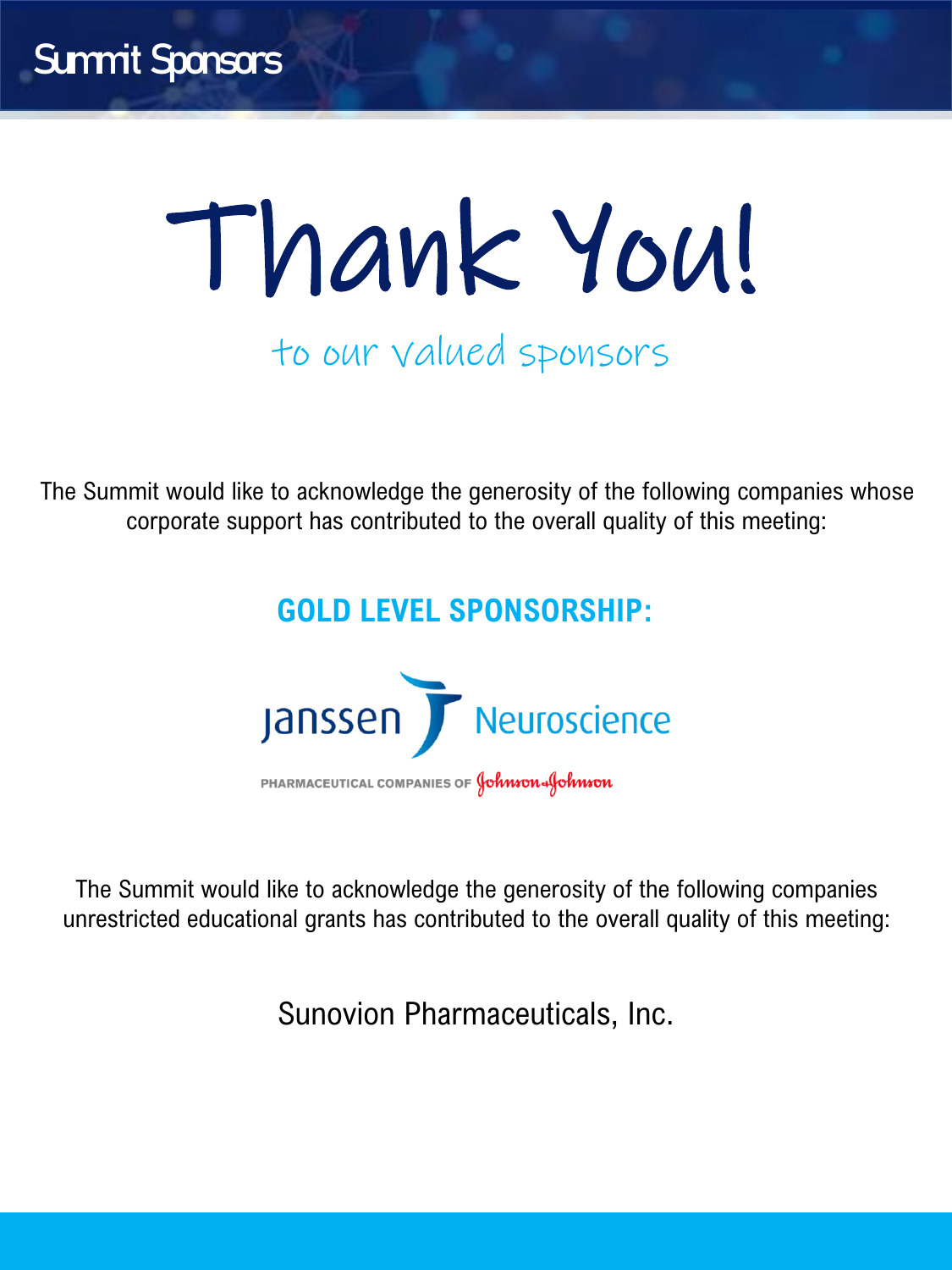# Join the Conversation!



@SuicideSummit #Science2StopSuicide



@IASR\_Suicide



**American Foundation** for Suicide **Prevention** 

fyoin  $\blacktriangleright$ 

@afspnational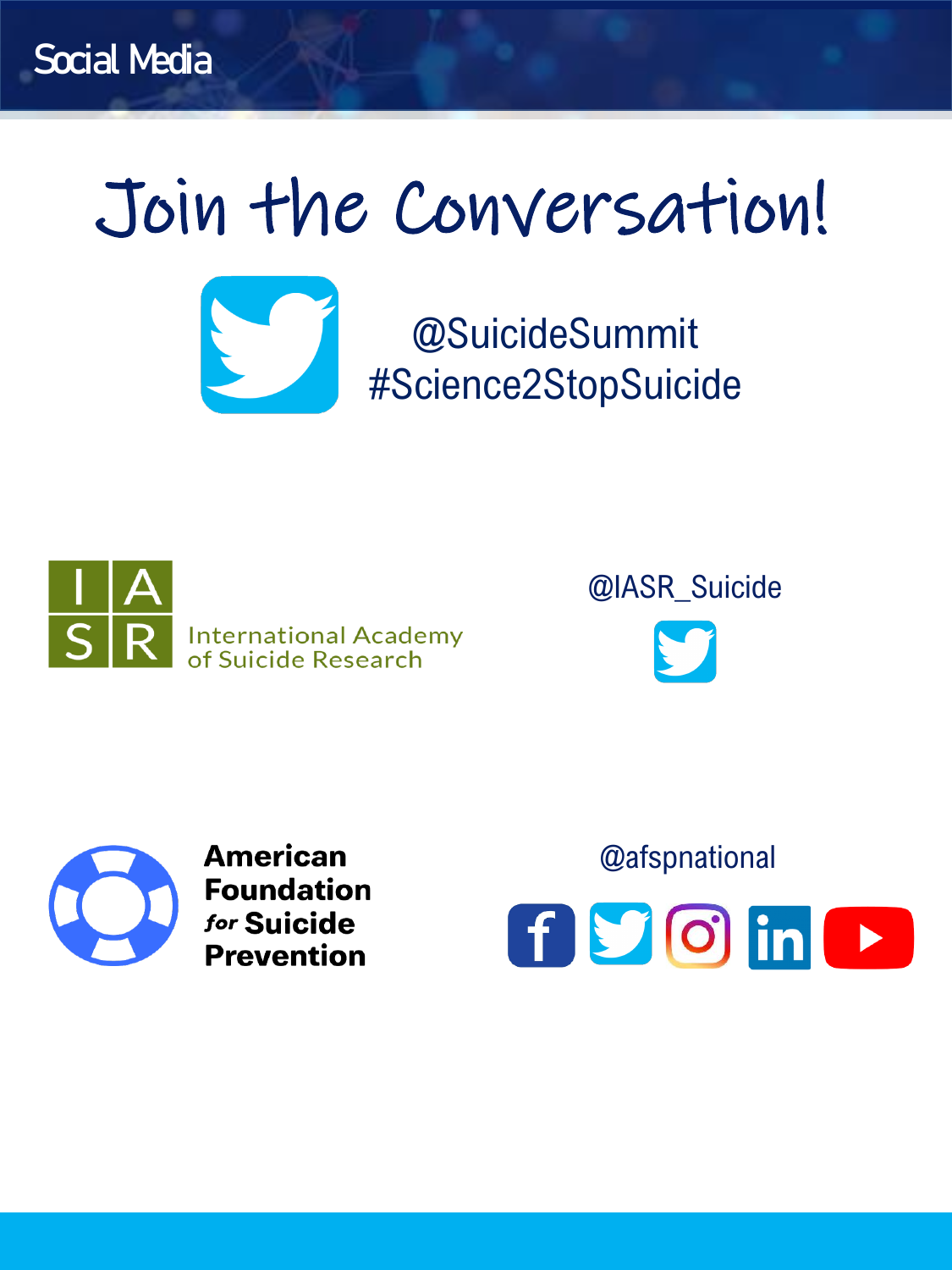### **THE MORSELLI MEDAL 2021 RECIPIENTS**

The Morselli Medal is awarded every two years by the International Academy for Suicide Research (IASR) to an individual who has made an outstanding and important lifetime contribution to the study of suicidal behaviour and/or suicide prevention. This is the Academy's most distinguished award and is intended to be a "lifetime achievement" award. The Award is named in honour of Enrico Morselli, late of the University of Genoa School of Medicine who is regarded as being the first scientific, statistically informed epidemiologist in suicidology.



#### **Danuta Wasserman, MD, PhD, Karolinska Institute**

Danuta Wasserman (DW) is a psychiatrist and Univ. Prof. Dr. Med. in Psychiatry and Suicidology at Karolinska Institutet (KI), and the current Director and Founding Head of the National Centre for Suicide Research and Prevention of Mental Ill-Health (NASP) at KI, since 1993. DW has been appointed as the Director of the WHO Collaborating Centre for Research, Methods Development and Training in Suicide Prevention since 1997 and assists in the development of mental health promotion and suicide preventive programs on five continents. DW's research activities comprise epidemiological, psychodynamic and genetic studies of suicidal behaviours.



#### **Gustavo Turecki, MD, PhD McGill University**

Gustavo Turecki MD PhD is a clinician scientist whose work focuses on understanding brain molecular changes that occur in major depression and suicide, as well as molecular processes that explain treatment response. Dr. Turecki is Full Professor and Chair of the Department of Psychiatry at McGill University. He is the Scientific Director of the Douglas Institute and the Director of the McGill Group for Suicide Studies, a multidisciplinary suicide research group [\(www.mgss.ca\)](http://www.mgss.ca/) that comprises the Douglas Bell-Canada Brain Bank [\(www.douglasbrainbank.ca](http://www.douglasbrainbank.ca/)). Dr. Turecki has conducted pioneering research which has led to our understanding of how traumatic life experiences impacts brain gene function and increases long-term risk for suicide by epigenetically regulating critical genes involved in stress responses and behavioral development.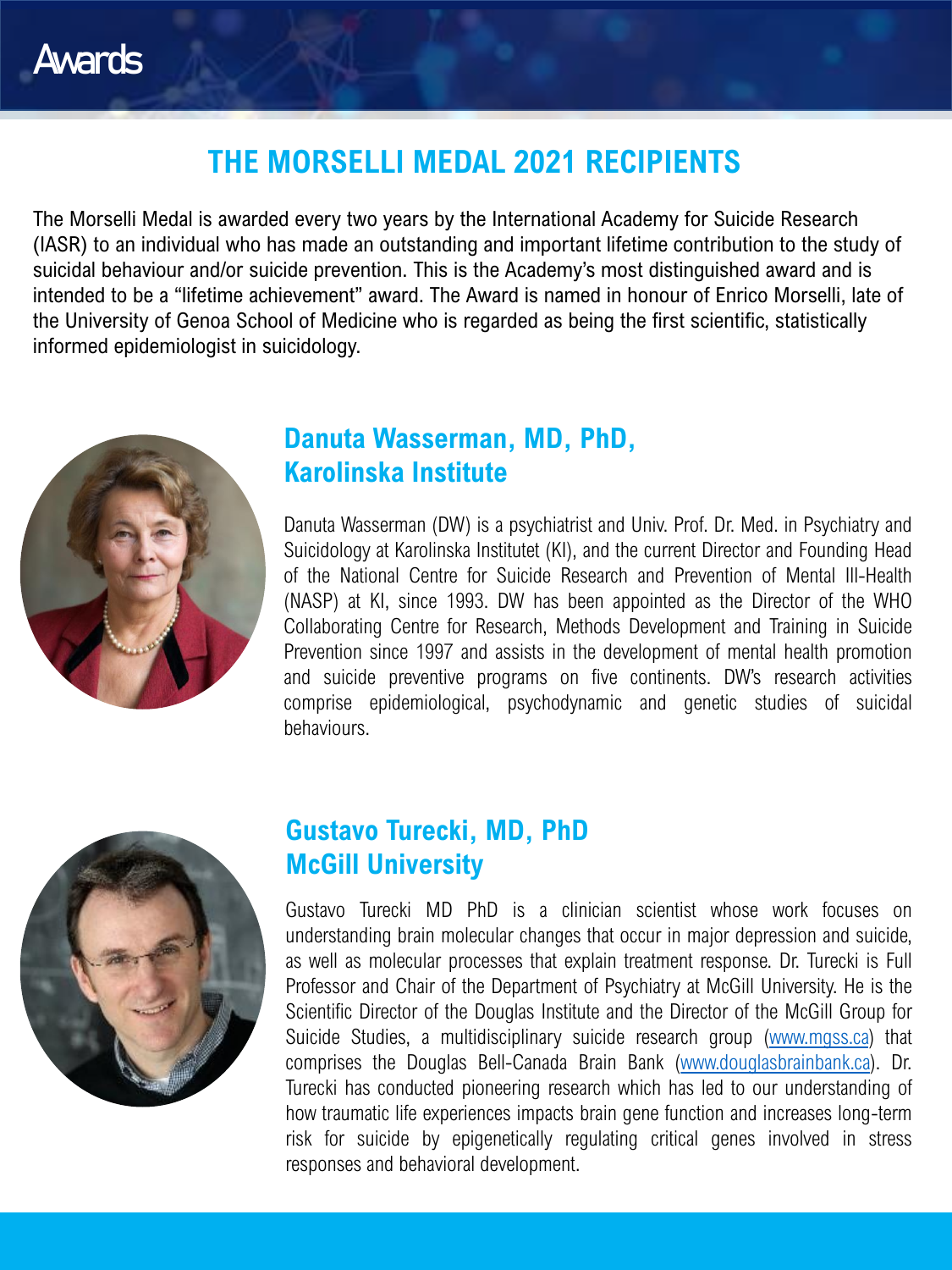

## **THE AMERICAN FOUNDATION FOR SUICIDE PREVENTION 2021 YIG RESEARCH AWARDEES**

Leslie Adams, PhD, MPH Johns Hopkins Bloomberg School of Public Health

Jody Russon, PhD Virginia Tech Department of Human Development and Family Science

## *ARCHIVES OF SUICIDE RESEARCH*  **BEST PAPER OF THE YEAR AWARD**

#### **2020**

Alexa Raudales, Nicole Short and Norman Schmidt

#### *Emotion Dysregulation as a Prospective Predictor of Suicidal Ideation in an at-Risk Mixed Clinical Sample*

Raudales AM, Short NA, Schmidt NB. Emotion Dysregulation as a Prospective Predictor of Suicidal Ideation in an at-Risk Mixed Clinical Sample. Arch Suicide Res. 2020;24(sup2):S310-S322. doi: 10.1080/13811118.2019.1598526. Epub 2019 May 8. PMID: 30955483.

### **2019**

Jessica Heerde and Sheryl Hemphill

#### *Are Bullying Perpetration and Victimization Associated with Adolescent Deliberate Self-Harm? A Meta-Analysis*

Heerde JA, Hemphill SA. Are Bullying Perpetration and Victimization Associated with Adolescent Deliberate Self-Harm? A Meta-Analysis. Arch Suicide Res. 2019 Jul-Sep;23(3):353-381. doi: 10.1080/13811118.2018.1472690. Epub 2018 Nov 16. PMID: 29791272.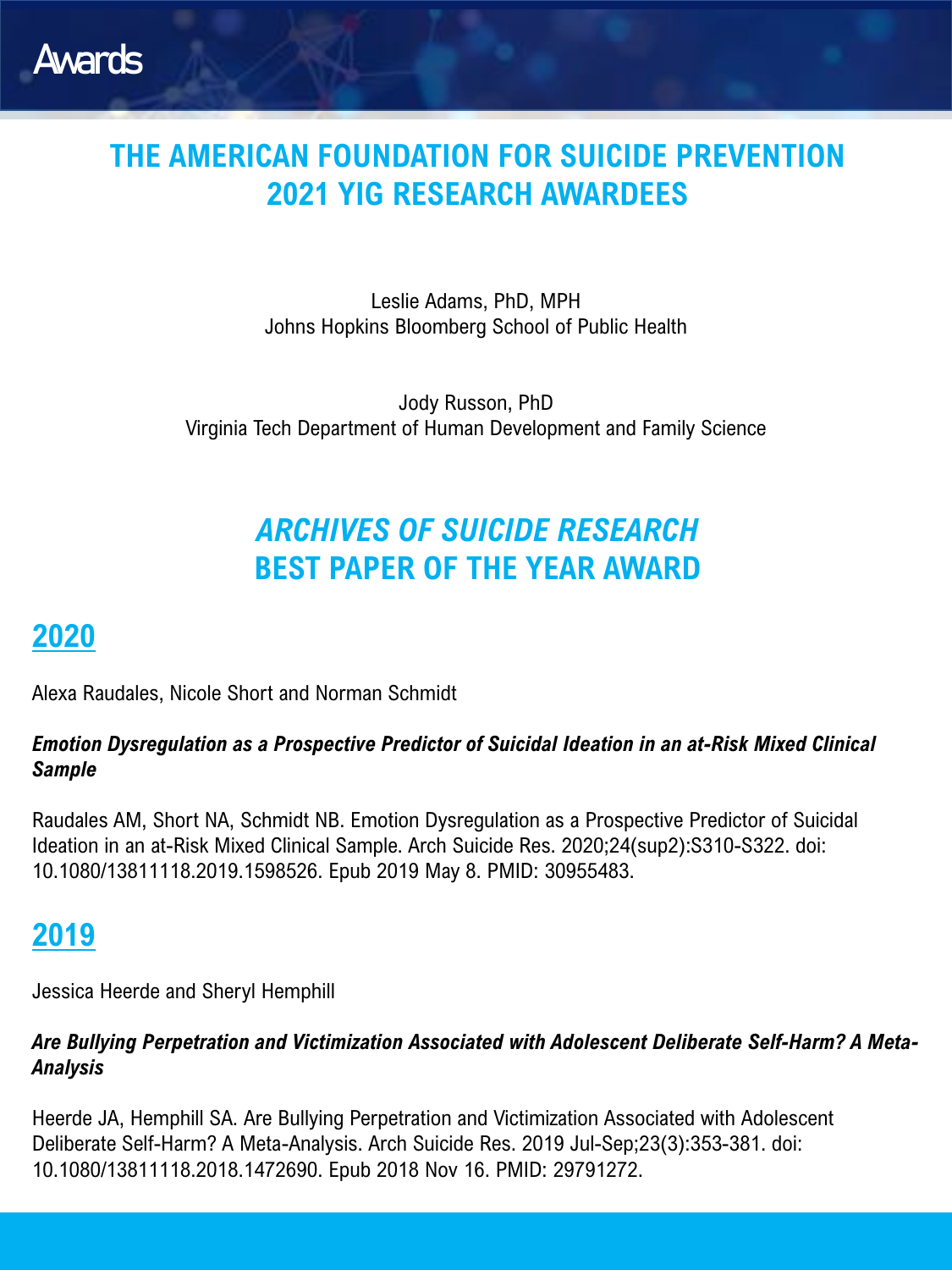## **JAMES KIRK BERNARD FOUNDATION AWARD FOR EXCELLENCE IN THE BIOLOGICAL EXPLORATION OF SUICIDE**



Awards

## **Nikolaj Høier**

The University of Edinburgh Division of Psychiatry Centre for Clinical Brain Sciences

#### For his presentation: *Association of Hospital-Diagnosed Sleep Disorders With Suicide: A Nationwide Cohort Study*

Oral Presentation Time: Sunday, October 24th during the *Pathways to Suicide* oral session starting at 12:00 PM EDT / 6:00 PM CEST.

Nikolaj Høier, is a medical student from The University of Copenhagen and a Master of Science by Research in Psychiatry student at the University of Edinburgh. Nikolajs main area of interest is how sleep disturbance and disorders affect peoples risk for suicide. The main focus being on the association of sleep disorders or sleep medication and suicide risk.



The research mission of the James Kirk Bernard Foundation is to explore the biology of suicide in order to identify biological risk factors and pathways involved in suicide behavior

Create - Connect - Contribute

**[jameskirkbernardfoundation.org](http://www.jameskirkbernardfoundation.org/)**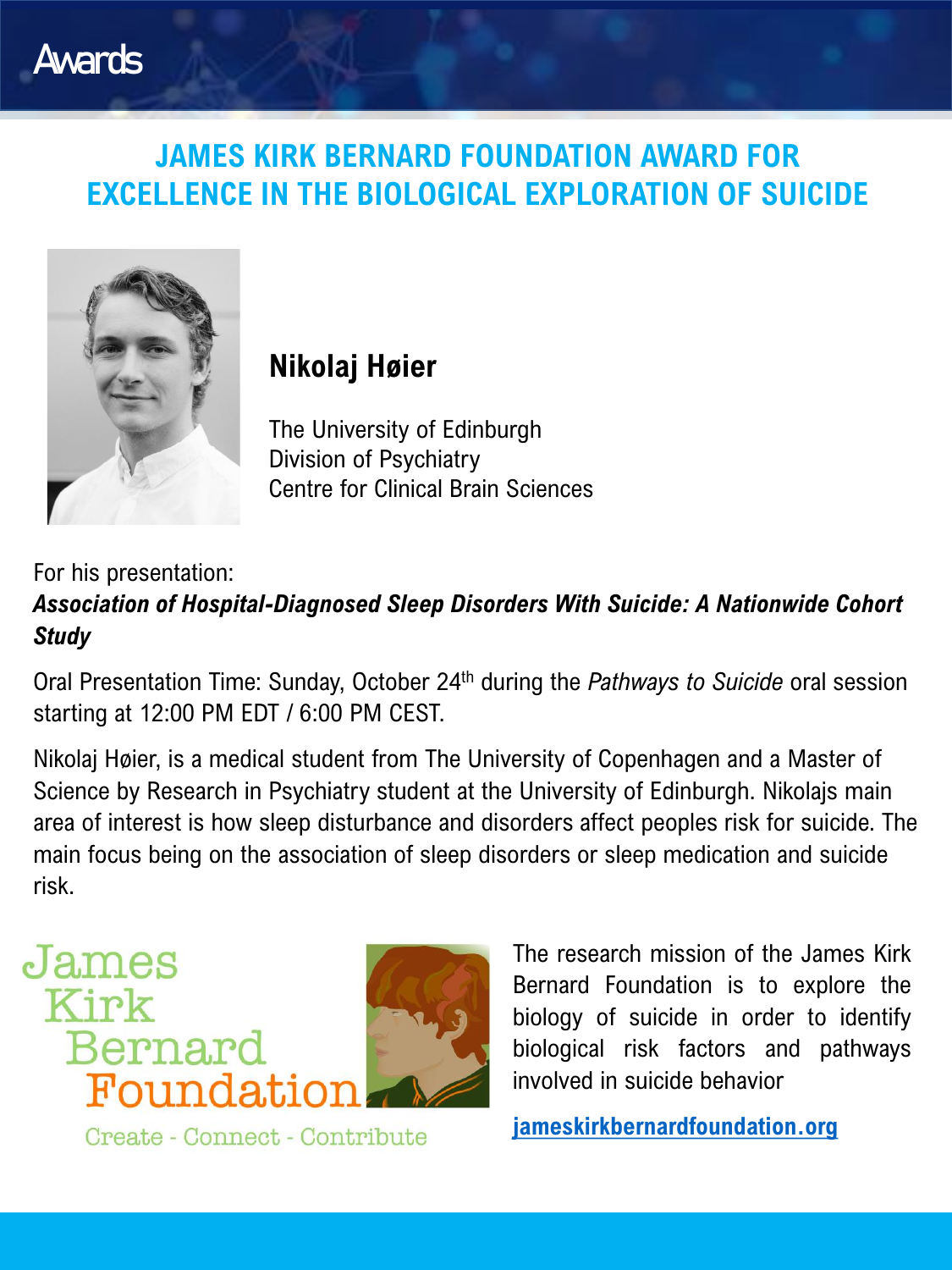#### **ECR FORUM**

The International Academy of Suicide Research (IASR) and the American Foundation for Suicide Prevention (AFSP) are committed to the development of Early Career Researchers (ECRs), such as graduate students, postdoctoral fellows, residents, and junior faculty, within the field of suicidology. At a time when we may feel isolated from our colleagues due to the ongoing COVID-19 pandemic, building supportive networks is more important now than ever.

To foster a supportive suicide prevention research community, we are planning an exciting and valuable program for ECRs during the 2021 Virtual International Summit on Suicide Research,. The ECR forum was one of the most talked-about aspects of the 2019 program, and even though we have to go virtual this year, we are excited to offer another stimulating, interactive program!

Inaugurated at the 2013 IASR meeting, the forum pairs ECRs with established senior investigators based upon their shared research interests. Mentors and mentees will meet at an afternoon session at 10:30 AM EDT / 4:30 PM CEST on Tuesday, October 26, at which Diego de Leo (Emeritus Professor of Psychiatry at Griffith University, Brisbane; Director Emeritus of the World Health Organization (WHO) Collaborating Centre for Research and Training in Suicide Prevention) will be giving the ECR keynote talk and passing on his words of wisdom for those starting out in the field of suicidology. As well as our special guest speaker, we have also organized a "Mentoring Across Borders" activity, based around the Summit theme of "suicide prevention without borders". During this event, ECRs will have the opportunity to meet a variety of senior researchers and fellow ECRs with overlapping interests and interact together in a brief group activity to collaboratively address a key challenge in the field. As always, each ECR will be matched in advance with a specific mentor and will then be able to meet with them later in the conference.



**Prof. Diego de Leo**

Diego de Leo is Emeritus Professor of Psychiatry at Griffith University in Brisbane, where he is Director Emeritus of the World Health Organization (WHO) Collaborating Centre for Research and Training in Suicide Prevention. He was the founder of the Life Promotion Clinic, the only clinical service in Australia that deals exclusively with suicidal patients, and also the creator and former convenor of the Postgraduate programs, Graduate Certificate and Master of Suicidology at the Australian Institute for Suicide Research and Prevention (AISRAP), at Griffith University. Professor de Leo was President of the International Association for Suicide Prevention (IASP) and co-founder and Past-President of the International Academy for Suicide Research (IASR) of which he is also co-founder of the journal Archives of Suicide Research. The foundation in the name of his children, De Leo Fund, based in Padua, Italy, is now a national and international reference for the assistance to people who have suffered a traumatic loss.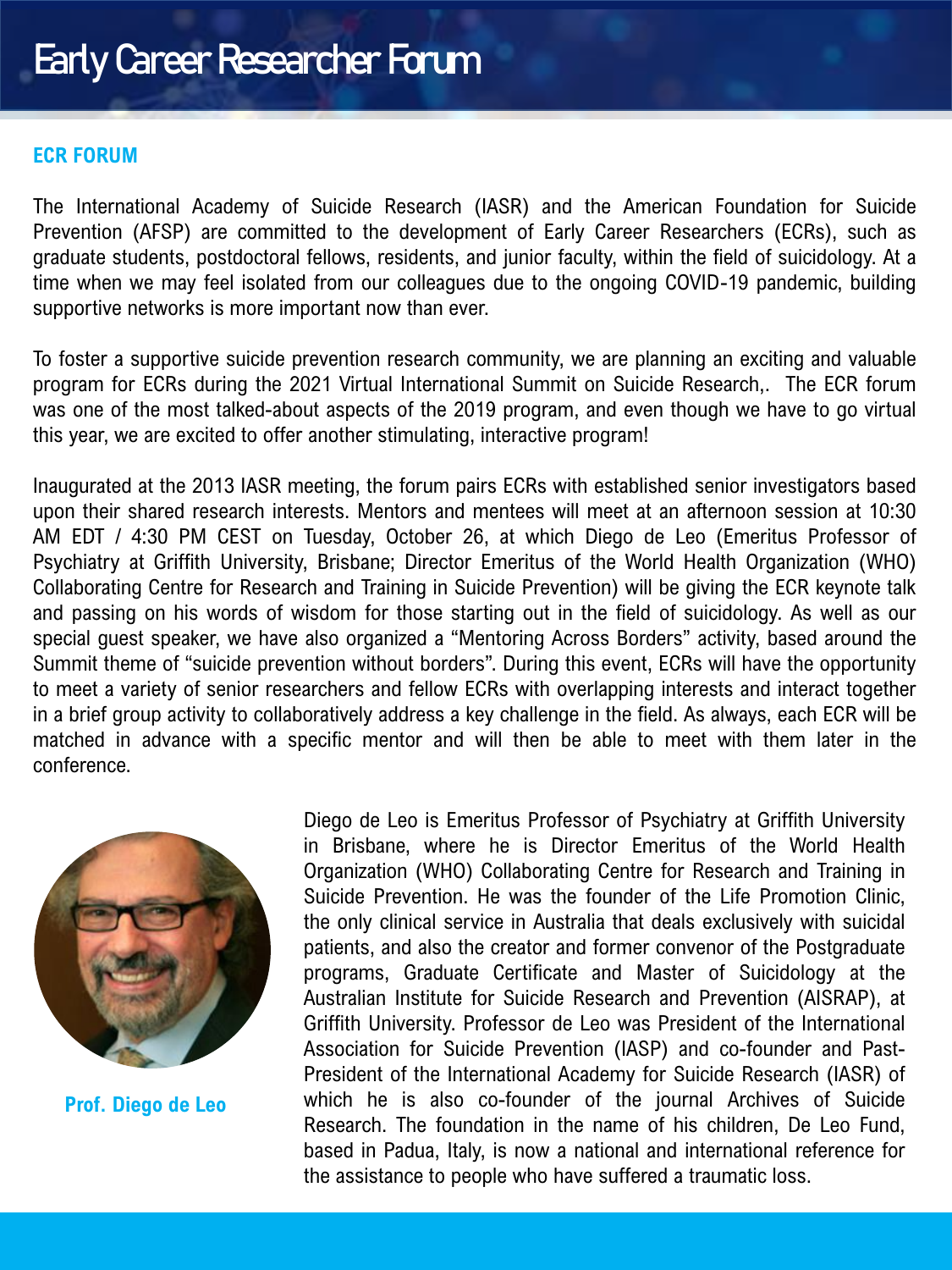## **Acknowledgements**

### **2021 SUMMIT ORGANIZING COMMITTEE**



**J. John Mann, MD USA** 



**Ping Qin, MD, PhD Norway**



**Jill Harkavy-Friedman, PhD AFSP │ USA** 



**Robert Gebbia AFSP │ USA** 



**Gil Zalsman IASR │Israel**

#### **IASR BOARD MEMBERS**

**President:** Prof. Gil Zalsman **Past-President:** Prof. Lars Mehlum **Secretary:** Dr. Katalin Szanto **Treasurer: Dr.** Vladimir Carli

**Member-at-Large:** Dr. Diana E. Clarke **ASR Editor-in-Chief:** Dr. Barbara Stanley **ASR Co-Editor:** Prof. Rory O'Connor